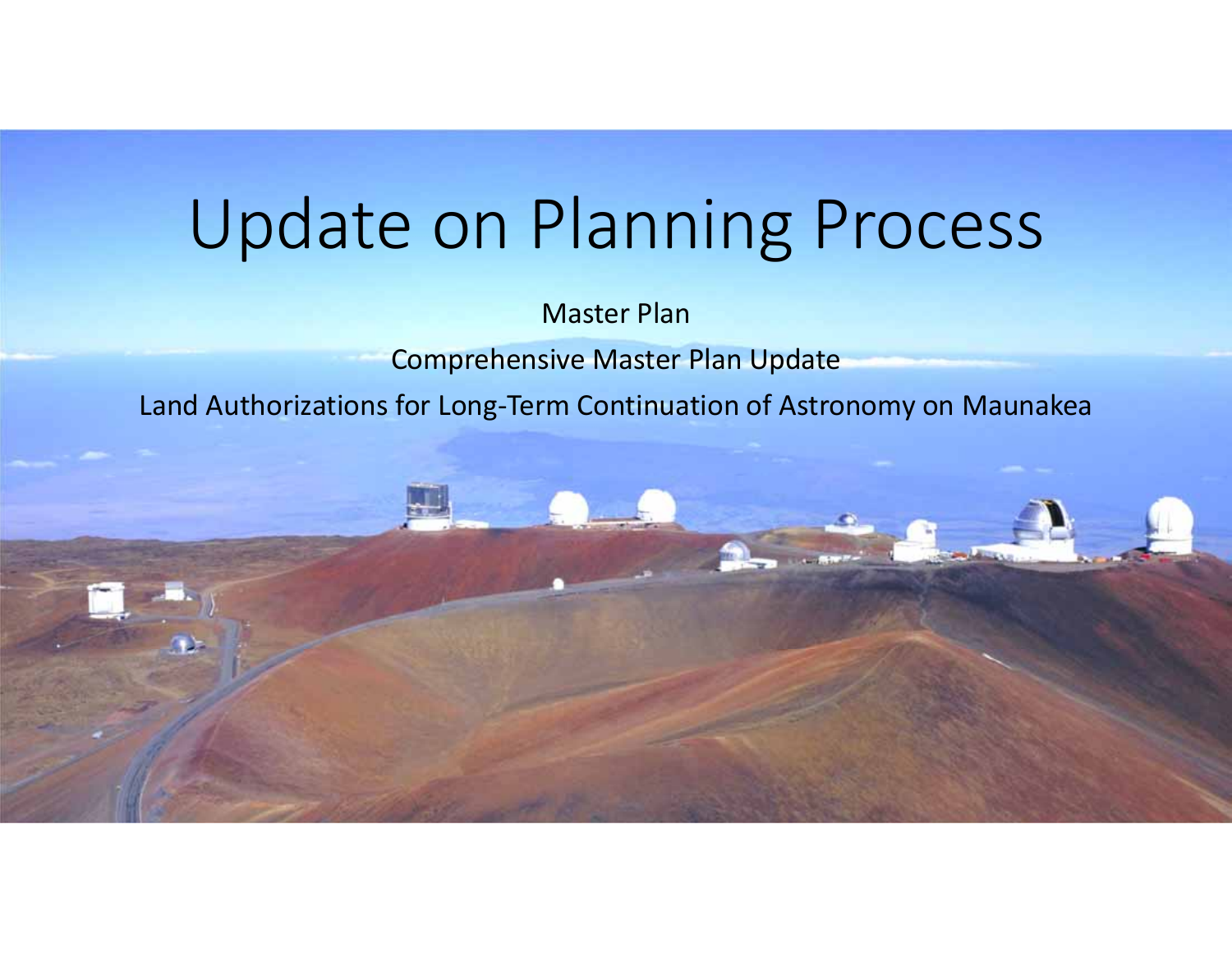### Master Plan – Process to Date

- Assembling and complying with guidance and conditions
	- BOR Resolution
	- CDUP Conditions
	- Others
- Consulting with stakeholders periodically since May 2019
	- UH leadership
	- MKOs
	- Neighbors
	- DLNR
	- Others
- Writing Internal Draft Master Plan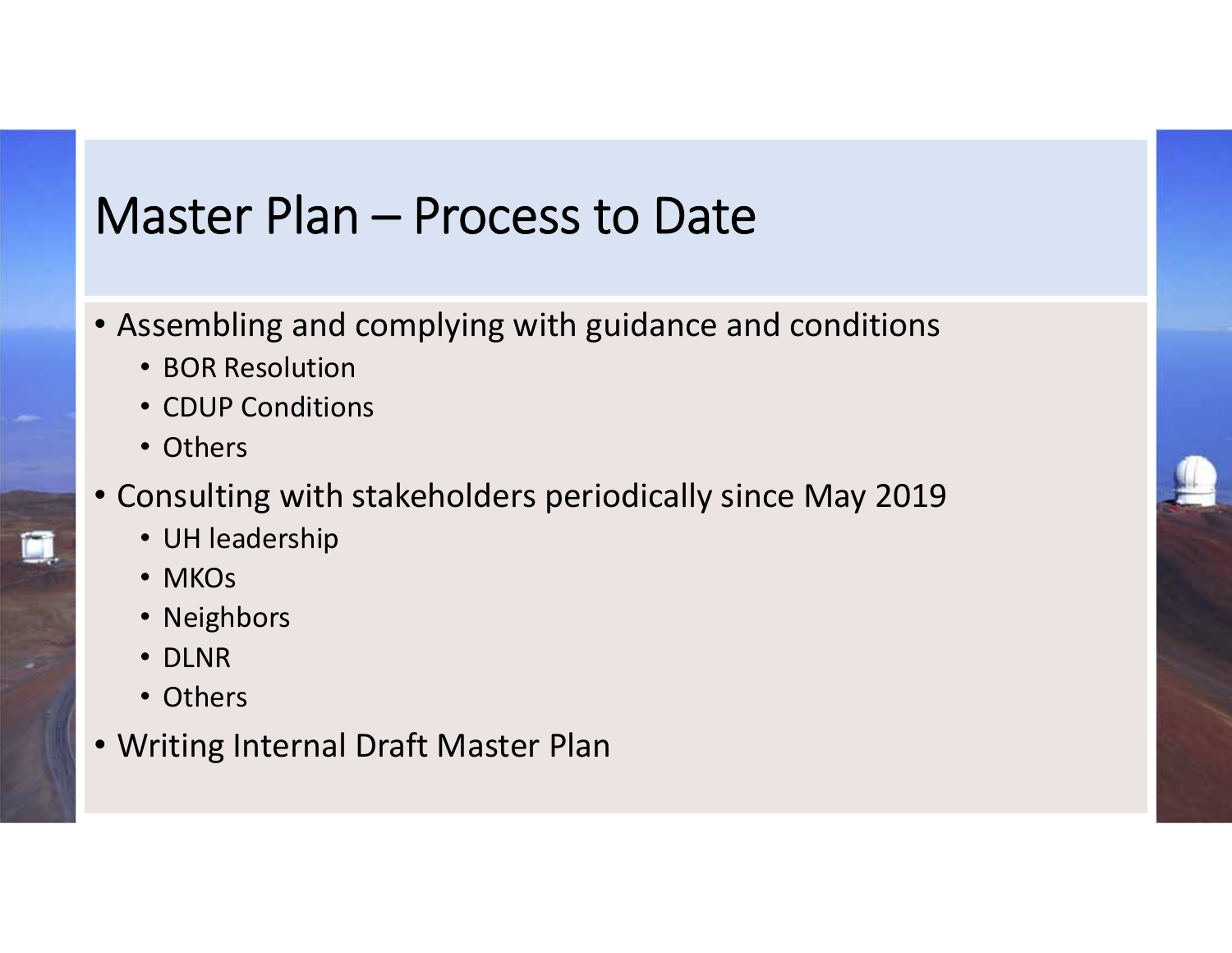### Internal Draft Master Plan Content

#### • Vision, Goals, and Objectives

- Goal 1: Stewardship
- Goal 2: Astronomy
- Goal 3: Balance
- Land Use Plan, addressing each goal
- Design Guidelines
- Project Review Process
- Four astronomy site use pathways
	- 1. Operations continue
		- Most astronomy sites
	- 2. Modification
		- Any site possible, none specified
	- 3. Recycling
		- Any site possible, none specified
	- 4. Decommissioning
		- Total of 5 astronomy sites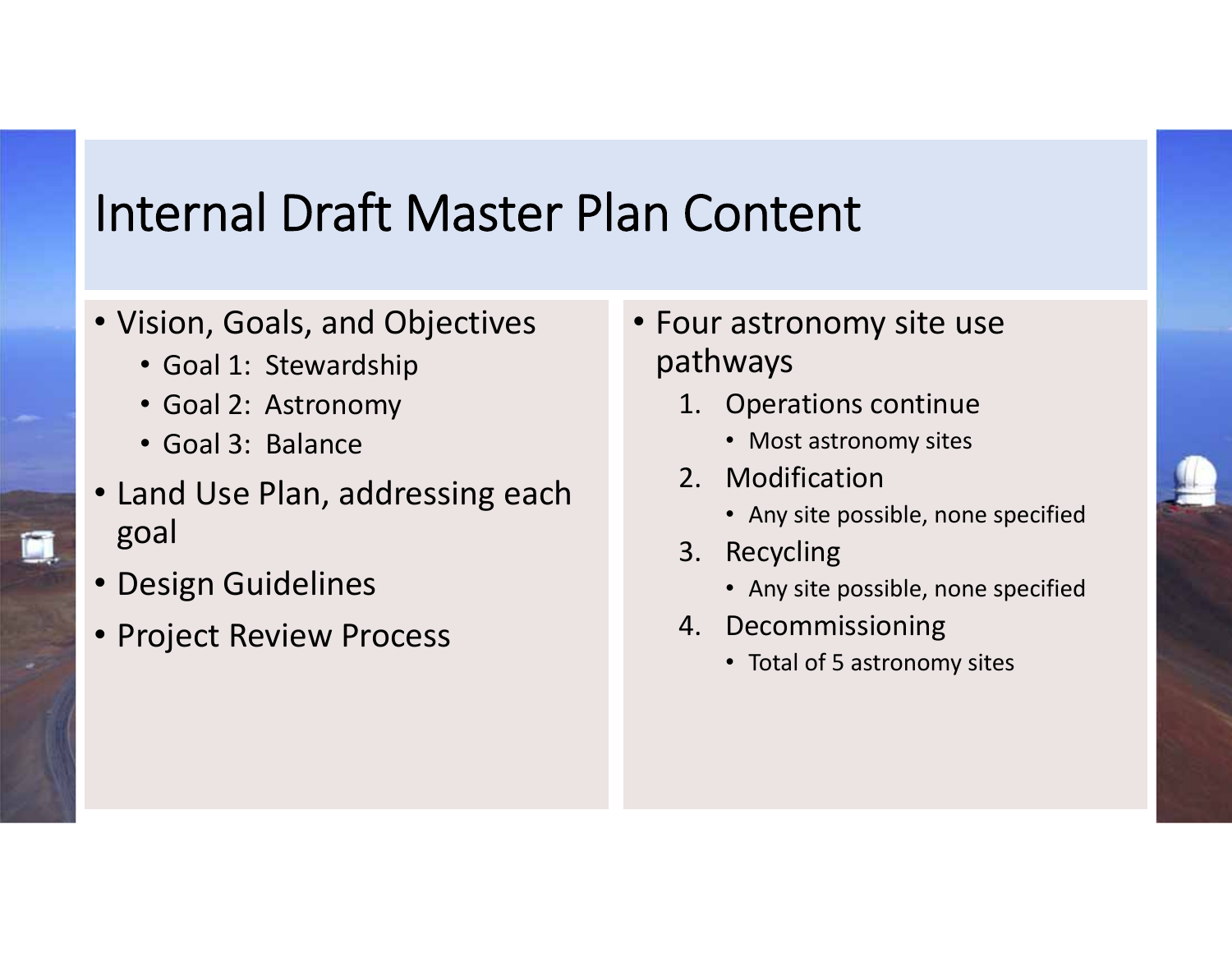# Internal Draft Master Plan Strategic Issues

- Hawaiian place names for MKSR and Astronomy Precinct
- Managed access program
	- Initial phase
	- Shuttle phase
- Process to achieve 9 astronomy sites by 2033
	- Role of future community benefit and methods for obtaining broad community input on potential benefits
- Non‐astronomy use of decommissioned Astronomy Sites
- CDUP condition regarding feasibility to establish area on Maunakea for use by cultural practitioners
- Advisory body roles in community outreach (related to Master Plan and other topics)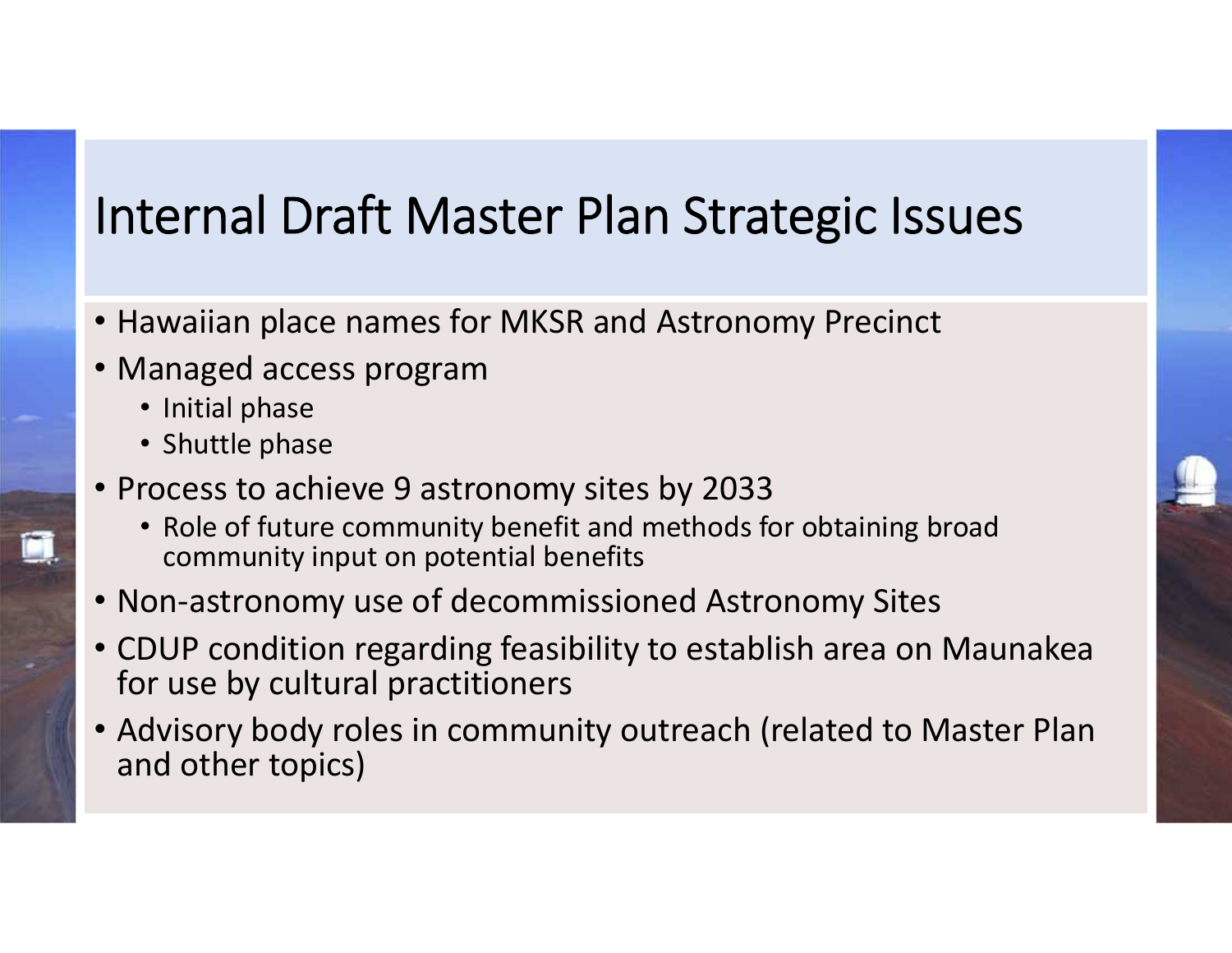# Master Plan – Upcoming Process

#### • Internal Draft Master Plan

- Complete this version in September 2020
- Consulting with stakeholders
	- UH leadership plus UHH faculty and representatives
	- Advisory Boards
	- MKOs, neighbors, agencies, and others
- Draft Master Plan
	- Revised plan to address feedback on Internal Draft
	- Robust public outreach (target February and March 2021)
- Final Master Plan
	- Revise to address feedback on Draft
	- Approval by BOR (target October 2021)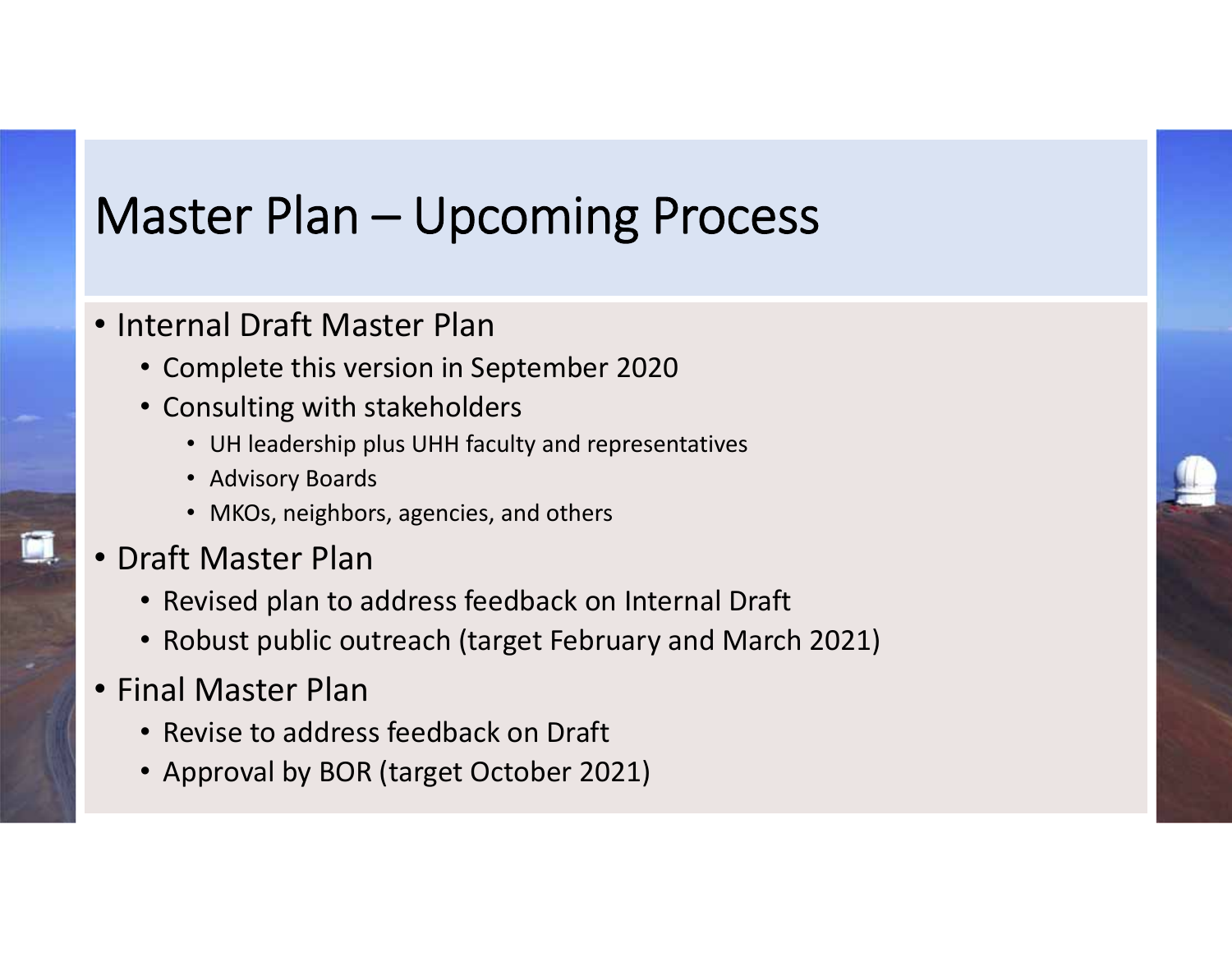# CMP Update

- Process to date:
	- Drafting "Progress Report"
	- Consultation with DLNR
- Upcoming process:
	- Stakeholder review of Progress Report (target October 2020)
	- Prepare Draft CMP Update
	- Robust public review of Draft CMP Update (target start June 2021)
	- Prepare Final CMP Update
	- BOR and BLNR approval of CMP Update (target May 2022)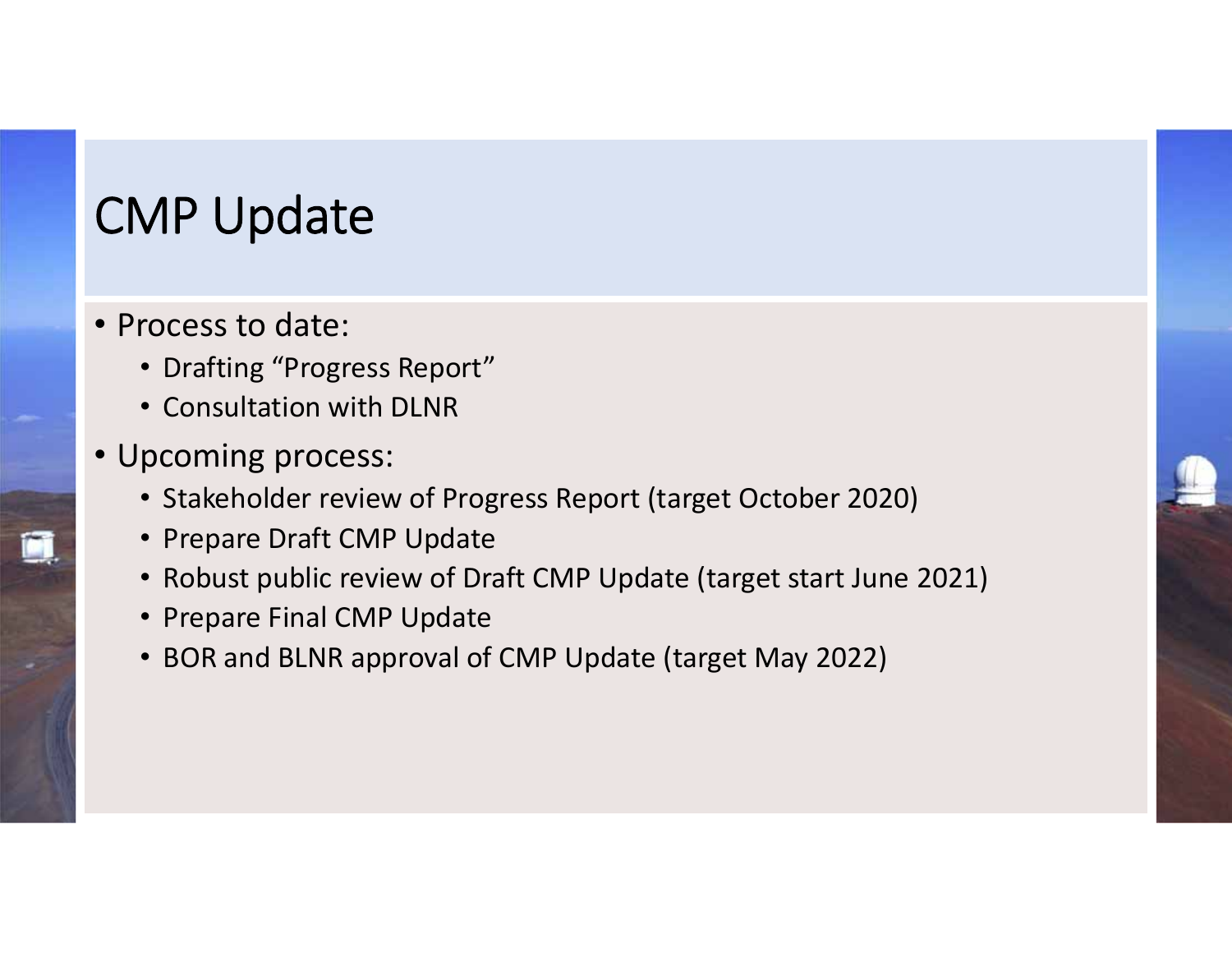## CMP Update – Strategic Issues

- Making the CMP
	- User friendly
	- Easily digestible
	- Annual reports more useful
- Adaptive management
	- Reach and format of the update
	- Identification of new Management Actions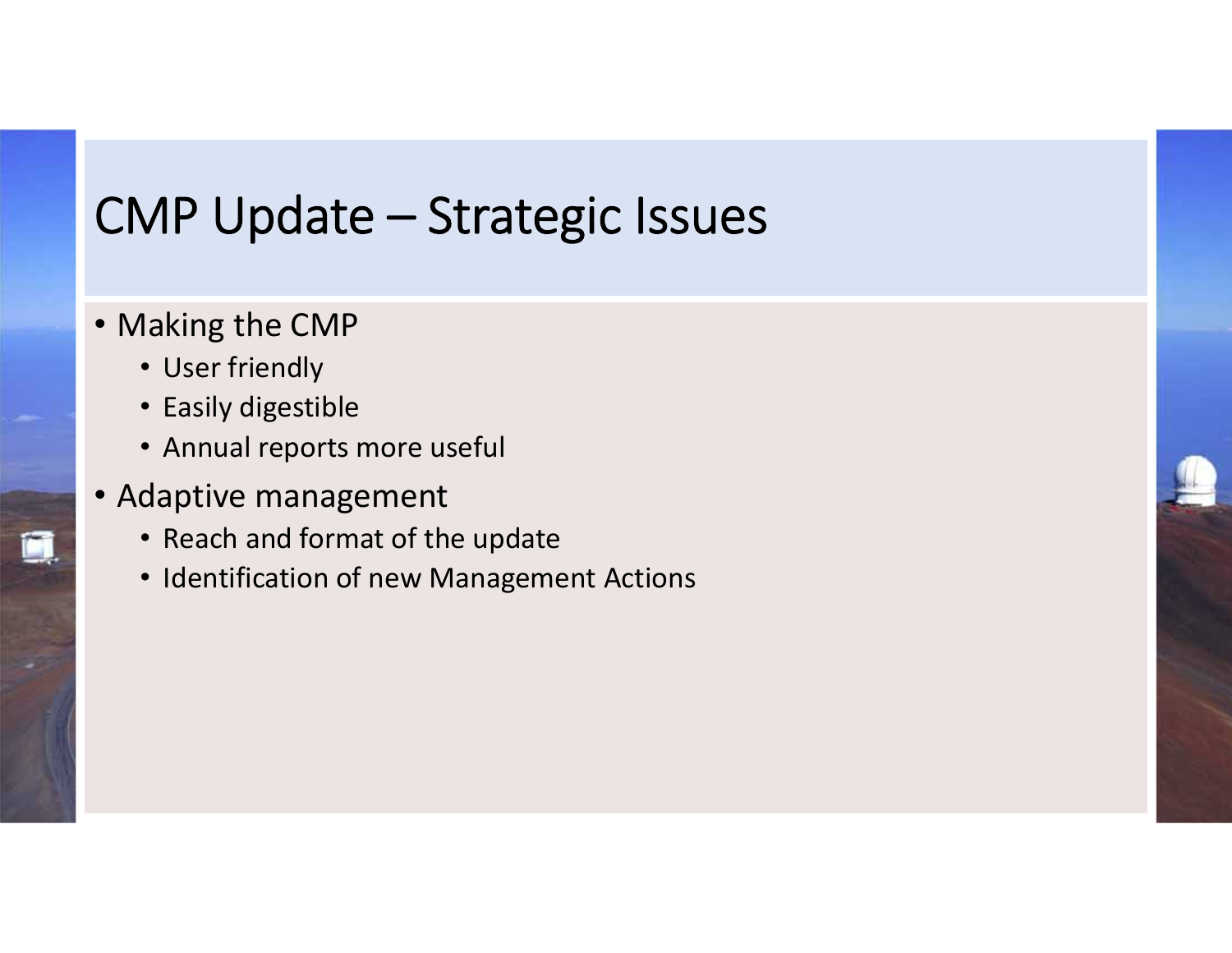# Land Authorizations EIS Process

- The EIS Preparation Notice (EISPN) appeared February 23, 2018
- Draft EIS will be informed by:
	- Master Plan
	- CMP Update
	- Cultural Impact Assessment
- Public review of Draft EIS
- Final EIS accepted by Governor
- Board of Land and Natural Resources to take up land authorization once EIS is complete